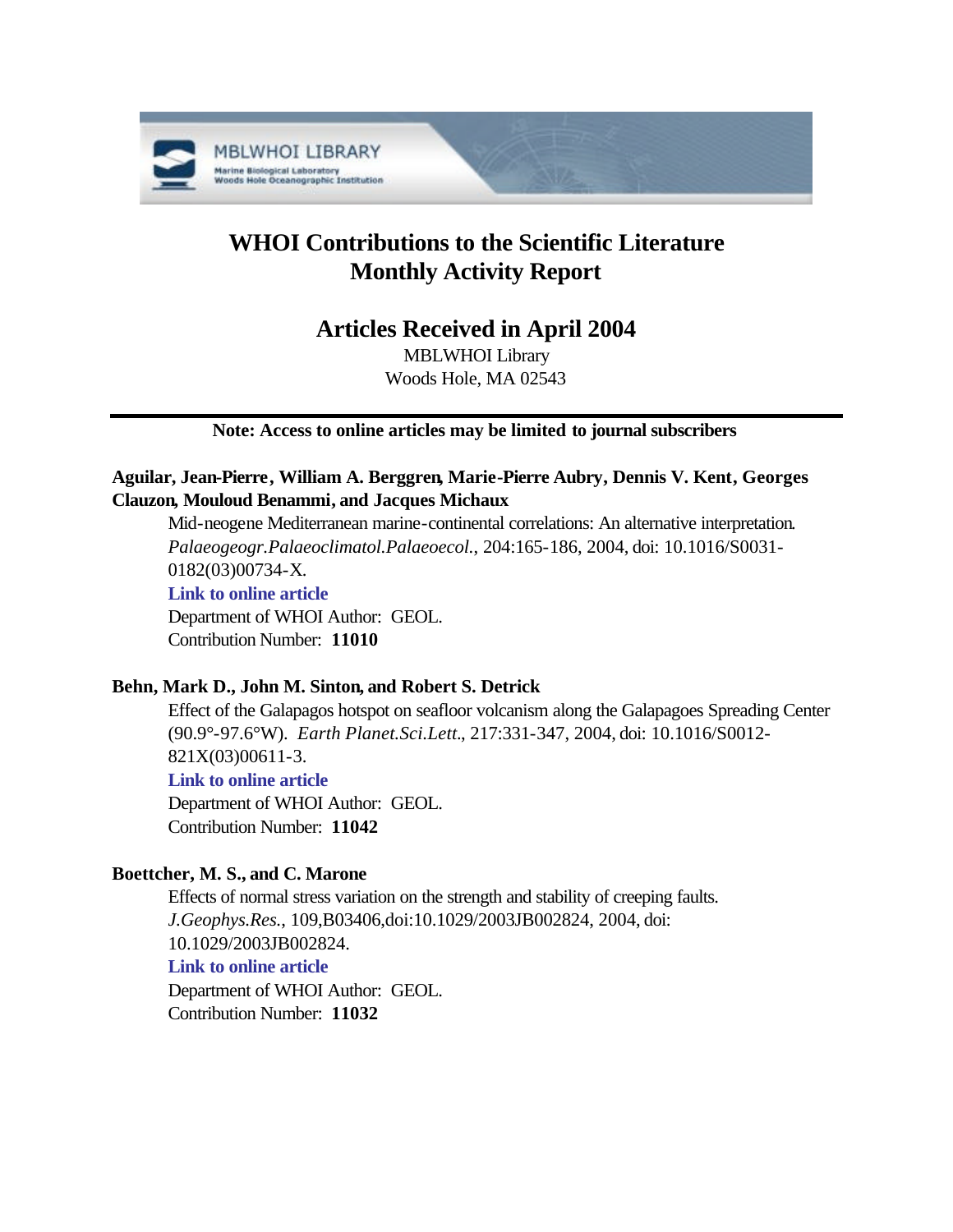#### **Cenedese, Claudia, John Marshall, and John A. Whitehead**

A laboratory model of thermocline depth and exchange fluxes across circumpolar fronts. *J.Phys.Oceanogr.*, 34:656-667, 2004, doi: 10.1175/2508.1. **[Link to online article](http://dx.doi.org/10.1175/2508.1)** Department of WHOI Author: PO. Contribution Number: **10887**

#### **Dahl, Kristina A., Daniel J. Repeta, and R. Goericke**

Reconstructing the phytoplankton community of the Cariaco Basin during the Younger Dryas cold event using chlorin steryl esters. *Paleoceanography*, 19,PA1006,doi:10.1029/2003PA000907, 2004, doi: 10.1029/2003PA000907. **[Link to online article](http://dx.doi.org/10.1029/2003PA000907)** Department of WHOI Author: GEOL. MCG.

#### **de Muizon, Christian, Daryl P. Domming, and Darlene R. Ketten**

*Odobenocetops peruvianus*, the walrus-convergent delphinoid (Mammalia: cetacea) from the early Pliocene of Peru. *Smithson.Contrib.Paleobiol.*, 93:223-261, 2002. Department of WHOI Author: BIO.

#### **Donnelly, Jeffrey P., Peter Cleary, Paige Newby, and Robert Ettinger**

Coupling instrumental and geological records of sea-level change: Evidence from southern New England of an increase in the rate of sea-level rise in the late 19th century. *Geophys.Res.Lett.*, 31,L05203, doi:10.1029/2003GL018933, 2004, doi: 10.1029/2003GL018933.

## **[Link to online article](http://dx.doi.org/10.1029/2003GL018933)**

Department of WHOI Author: GEOL. Contribution Number: **11072**

#### **Duda, Timothy F.**

Acoustic mode coupling by nonlinear internal wave packets in a shelfbreak front area. *IEEE J.Oceanic Eng.*, 29:118-125, 2004, doi: 10.1109/JOE.2003.822975.

## **[Link to online article](http://dx.doi.org/10.1109/JOE.2003.822975)**

Department of WHOI Author: AOPE. Contribution Number: **10926**

## **Garabato, Alberto C. N., Kurt L. Polzin, Brian A. King, Karen J. Heywood, and Martin Visbeck**

Widespread intense turbulent mixing in the Southern Ocean. *Science*, 303:210-213, 2004, doi: 10.1126/science.1090929.

## **[Link to online article](http://dx.doi.org/10.1126/science.1090929)**

Department of WHOI Author: PO.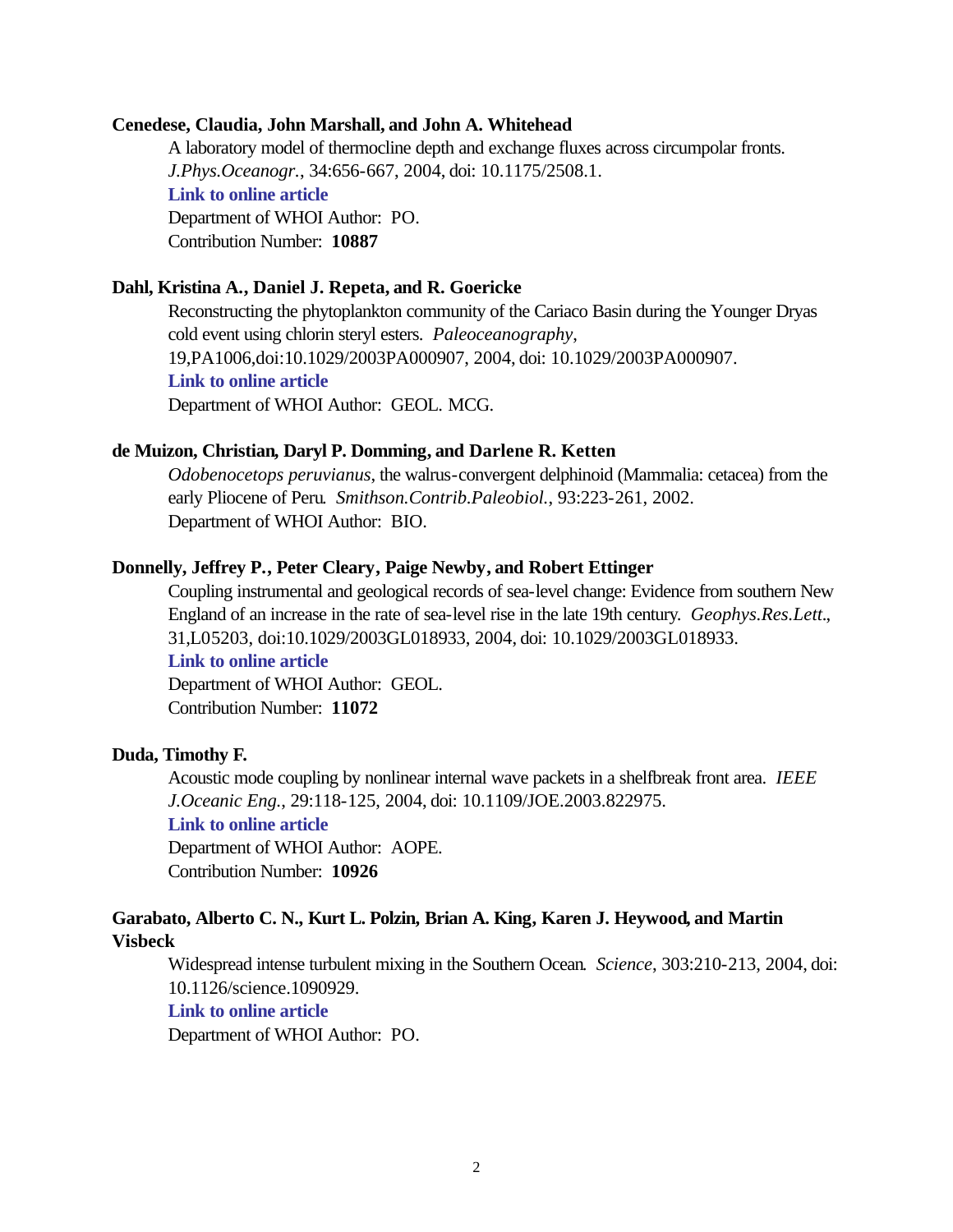## **Gast, Rebecca J., Mark R. Dennett, and David A. Caron**

Characterization of protistan assemblages in the Ross Sea, Antarctica by denaturing gradient gel electrophoresis. *Appl.Environ.Microbiol.*, 70:2028-2037, 2004, doi: 10.1128/AEM.70.4.2028-2037.2004. **[Link to online article](http://dx.doi.org/10.1128/AEM.70.4.2028-2037.2004)** Department of WHOI Author: BIO. Contribution Number: **11028**

#### **Geels, C., S. C. Doney, R. Dargaville, J. Brandt, and J. H. Christensen**

Investigating the sources of synoptic variability in atmospheric CO2 measurements over the Northern Hemisphere continents: A regional model study. *Tellus*, 56B:35-50, 2004, doi: 10.1111/j.1600-0889.2004.00084.x. **[Link to online article](http://dx.doi.org/10.1111/j.1600-0889.2004.00084.x)** Department of WHOI Author: MCG.

Contribution Number: **10948**

#### **Hirth, Greg**

Laboratory constraints on the rheology of the upper mantle. In: *Plastic Deformation of Minerals and Rocks.* S. Karato and H. R. Wenk, eds. Washington, DC : Mineralogical Society of America, :97-120, 2002. Department of WHOI Author: GEOL.

#### **Huang, Rui Xin**

Ocean, energy flows in. In: *Encyclopedia of Energy.* Cutler J. Cleveland, ed. San Diego, CA: Elsevier, 4:497-509, 2004. Department of WHOI Author: PO.

#### **Li, Aibing, and Robert S. Detrick**

Azimuthal anisotropy and phase velocity beneath Iceland: Implication for plume-ridge interaction. *Earth Planet.Sci.Lett.*, 214:153-165, 2003, doi: 10.1016/S0012- 821X(03)00382-0.

## **[Link to online article](http://dx.doi.org/10.1016/S0012-821X(03)00382-0)**

Department of WHOI Author: GEOL.

#### **Li, Xingwen, and Carl Wunsch**

An adjoint sensitivity study of chlorofluorocarbons in the North Atlantic. *J.Geophys.Res.*, 109,C01007, doi:10.1029/2003JC002014, 2004, doi: 10.1029/2003JC002014. **[Link to online article](http://dx.doi.org/10.1029/2003JC002014)**

Department of WHOI Author: AOPE.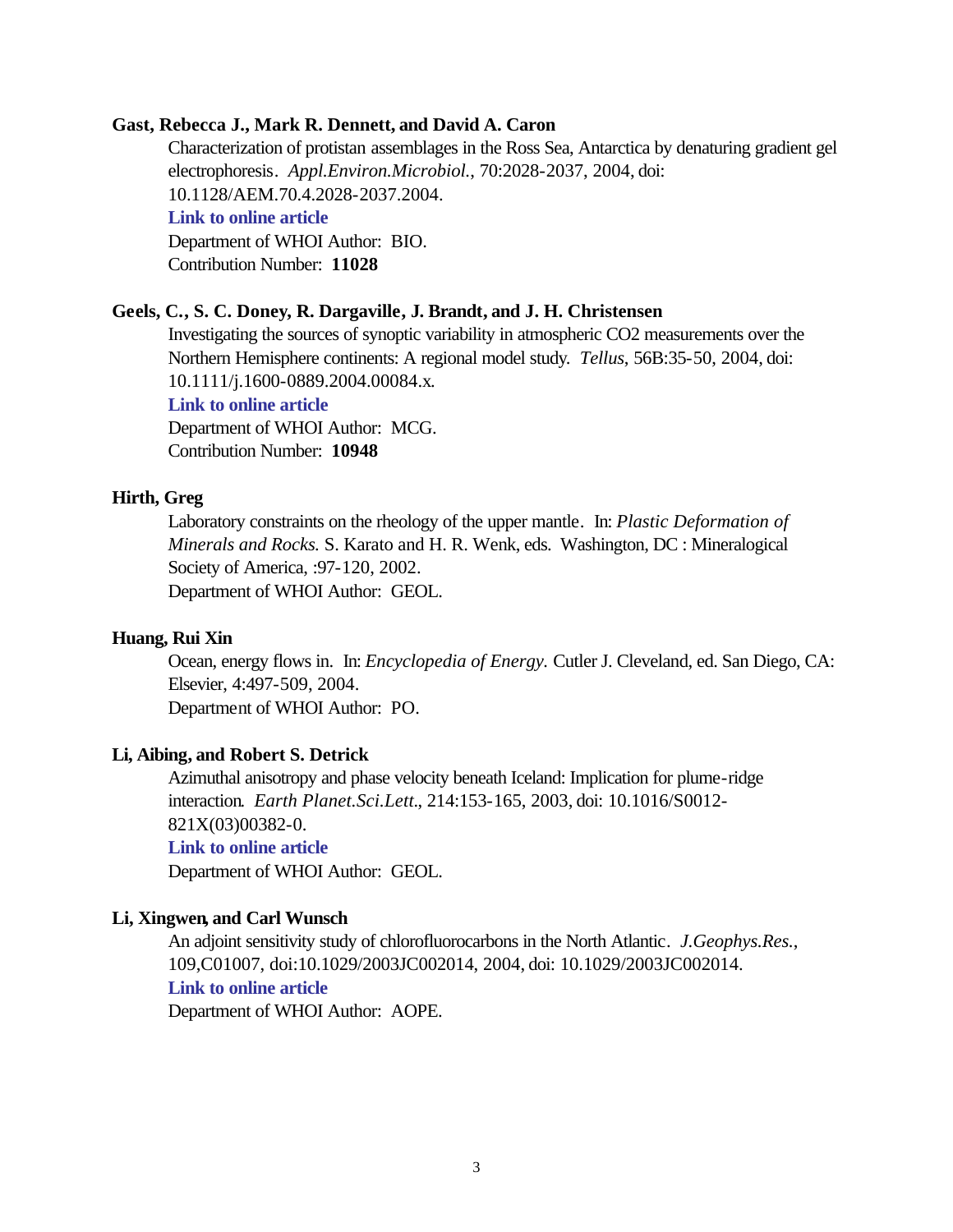## **Licciardi, Joseph M., Peter U. Clark, Edward J. Brook, David Elmore, and Pankaj Sharma** Variable responses of western U.S. glaciers during the last deglaciation. *Geology*, 32:81-84, 2004, doi: 10.1130/G19868.1.

**[Link to online article](http://dx.doi.org/10.1130/G19868.1)**

Department of WHOI Author: MCG. Contribution Number: **10579**

## **Luning, S., S. Kolonic, E. M. Belhadj, Z. Belhadj, L. Cota, G. Baric, and T. Wagner**

Integrated depositional model for the Cenomanian–Turonian organic-rich strata in North Africa. *Earth-Sci.Rev.*, 64:51-117, 2004, doi: 10.1016/S0012-8252(03)00039-4. **[Link to online article](http://dx.doi.org/10.1016/S0012-8252(03)00039-4)** Department of WHOI Author: MCG.

## **Martin, Gretchen Bath, Simon R. Thorrold, and Cynthia M. Jones**

Temperature and salinity effects on strontium incorparations in otoliths of larval spot (*Leiostomus xanthurus*). *Can.J.Fish.Aquat.Sci.*, 61:34-42, 2004, doi: 10.1139/F03-143. **[Link to online article](http://dx.doi.org/10.1139/F03-143)**

Department of WHOI Author: BIO.

## **Martins, Claudia A., David Kulis, Susana Franca, and Donald M. Anderson**

The loss of PSP toxin production in a formerly toxic *Alexandrium lusitanicum* clone. *Toxicon*, 43:195-205, 2004, doi: 10.1016/j.toxicon.2003.11.023. **[Link to online article](http://dx.doi.org/10.1016/j.toxicon.2003.11.023)** Department of WHOI Author: BIO.

## **Noyes, T. James, R. T. Guza, Steve Elgar, and T. H. C. Herbers**

Field observations of shear waves in the surf zone. *J.Geophys.Res.*, 109,C01031, doi:10.1029/2002JC001761, 2004, doi: 10.1029/2002JC001761. **[Link to online article](http://dx.doi.org/10.1029/2002JC001761)** Department of WHOI Author: AOPE.

## **Parekh, Payal, Michael J. Follows, and Edward Boyle**

Modeling the global ocean iron cycle. *Glob.Biogeochem.Cycles*, 18,GB1002, doi:10.1029/2003GB002061, 2004, doi: 10.1029/2003GB002061. **[Link to online article](http://dx.doi.org/10.1029/2003GB002061)** Department of WHOI Author: MCG.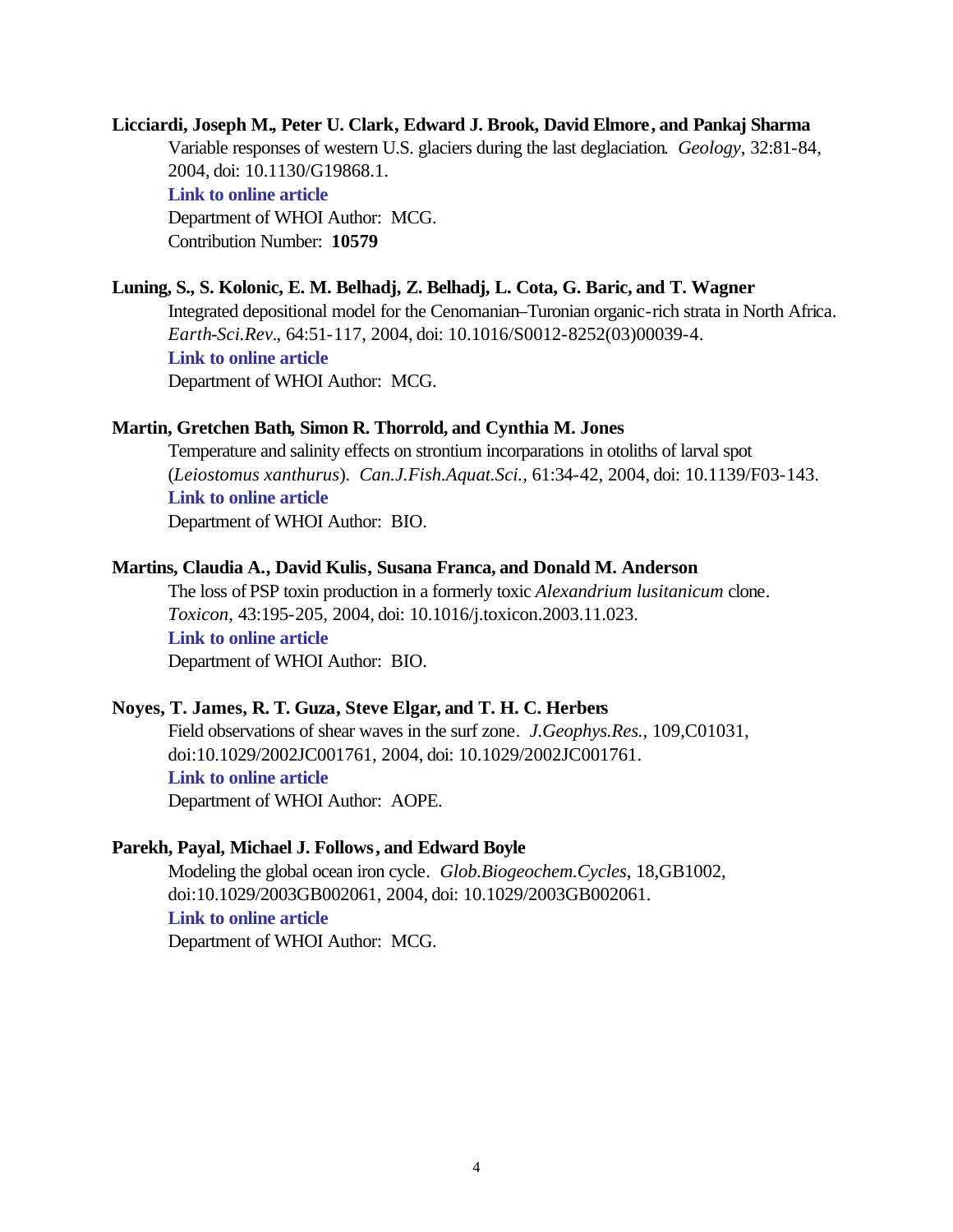#### **Paul, Walter, Doug Bentley, Mark Chaffey, and Dan Frye**

Electrical and electro-optical mooring links for buoy based ocean observatories. In: *Proceedings of SSC03 (Scientific Submarine Cable 2003) Workshop, 3rd International Workshop on Scientific Use of Submarine Cables and Related Technologies, June 24-27, 2003, Tokyo, Japan*, :201-206, 2003. Department of WHOI Author: AOPE.

#### **Peucker-Ehrenbrink, Bernhard, and Mark W. Miller**

Quantitative bedrock geology of east and southeast Asia (Brunei, Cambodia, eastern and southeastern China, East Timor, Indonesia, Japan, Laos, Malaysia, Myanmar, North Korea, Papua New Guinea, Philippines, far-eastern Russia, Singapore, South Korea,Taiwan, Thailand, Vietnam). *Geochem.Geophys.Geosyst.*, 5,Q01B06, doi:10.1029/2003GC000619, 2004, doi: 10.1029/2003GC000619.

## **[Link to online article](http://dx.doi.org/10.1029/2003GC000619)**

Department of WHOI Author: MCG. Contribution Number: **11046**

#### **Polyak, Leonid, William B. Curry, Dennis A. Darby, Jens Bischof, and Thomas M. Cronin**

Contrasting glacial/interglacial regimes in the western Arctic Ocean as exemplified by a sedimentary record from the Mendeleev Ridge. *Palaeogeogr.Palaeoclimatol.Palaeoecol.*, 203:73-93, 2004, doi: 10.1016/S0031-0182(03)00661-8.

**[Link to online article](http://dx.doi.org/10.1016/S0031-0182(03)00661-8)**

Department of WHOI Author: GEOL. Contribution Number: **11002**

## **Rauch, Sebastien, Harold F. Hemond, and Bernhard Peucker-Ehrenbrink**

Recent changes in platinum group element concentrations and osmium isotopic composition in sediments from an urban lake. *Environ.Sci.Technol.*, 38:396-402, 2004, doi: 10.1021/es0347686. **[Link to online article](http://dx.doi.org/10.1021/es0347686)** Department of WHOI Author: MCG.

#### **Rauch, Sebastien, Harold F. Hemond, and Bernhard Peucker-Ehrenbrink**

Source characterisation of atmospheric platinum group elements deposition into an ombotrophic peat bog. *J.Environ.Monitoring*, 6:335-343, 2004, doi: 10.1039/b316547g. **[Link to online article](http://dx.doi.org/10.1039/b316547g)** Department of WHOI Author: MCG. Contribution Number: **11105**